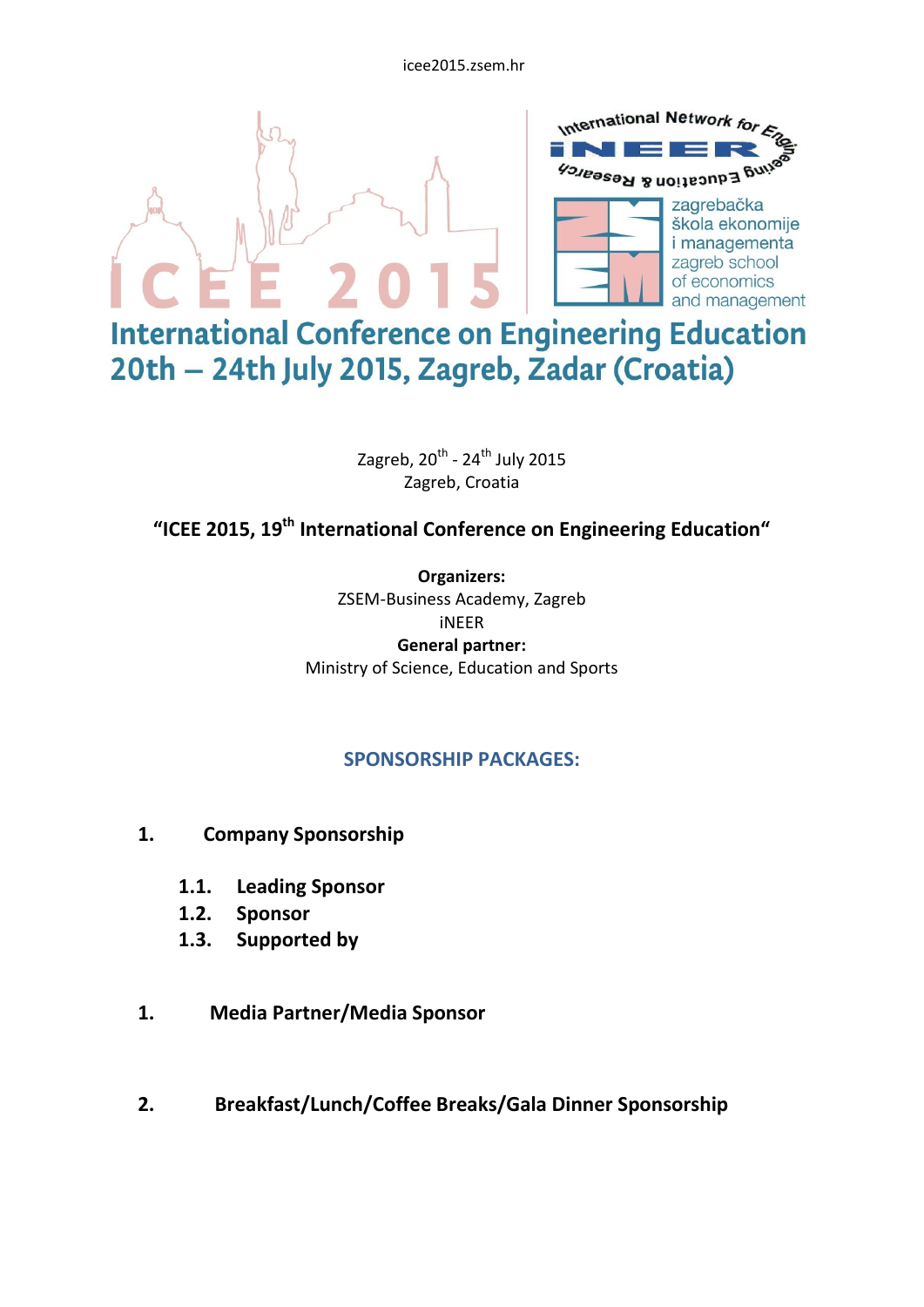## **1. Company Sponsorship (150 participants)**

| <b>Partnership opportunities</b>                                                                                                                            | <b>Leading</b><br><b>Sponsor</b> | <b>Sponsor</b>              | <b>Supported by</b>                |  |
|-------------------------------------------------------------------------------------------------------------------------------------------------------------|----------------------------------|-----------------------------|------------------------------------|--|
| Free invitations                                                                                                                                            | 3                                | $\overline{2}$              | $\mathbf{1}$                       |  |
| The right to use Main Sponsor/Sponsor/Sponsor<br>with support, visual and textual characters of the<br>ICEE conference in their own promotional<br>purposes | ✓                                | ✓                           | ✓                                  |  |
| Special Mention in Opening Session                                                                                                                          | $\checkmark$                     | $\checkmark$                | ✓                                  |  |
| The possibility of appointing a speaker at the<br>conference                                                                                                | ✓                                |                             |                                    |  |
| Participation in the International Steering<br>Committee of the conference                                                                                  | ✓                                | ✓                           |                                    |  |
| Sponsor name and logo on all media releases<br>(print media, online marketing campaign, social<br>media, website, brochures, billboards)                    |                                  | ✓                           | ✓                                  |  |
| Inclusion of an A4 advertisement or corporate<br>profile in the conference workbook given to all<br>delagates                                               | $\mathbf{1}$                     | $\mathbf 1$                 | 1/2                                |  |
| Sponsor name and logo (roll up) on the speaker<br>podium                                                                                                    | ✓                                | ✓                           | ✓                                  |  |
| Promotional booth in the lobby of the congress<br>hall during the event, as well as the possibility to<br>disseminate its own promotional material          |                                  | ✓                           |                                    |  |
| Inclusion of an A4 advertisement or corporate<br>profile in the "Sixsigma or ZŠEM Revija za<br>managere" magazines                                          | $\mathbf 1$                      | 1/2                         |                                    |  |
| Sponsor session                                                                                                                                             | 30 minutes                       | 30 minutes                  | 15 minutes                         |  |
| Sponsor promotion materials in conference bag                                                                                                               | ✓                                | ✓                           | ✓                                  |  |
| <b>Package Price</b>                                                                                                                                        | 6.250 EUR (VAT<br>included)      | 4.375 EUR (VAT<br>included) | <b>2.500 EUR (VAT</b><br>included) |  |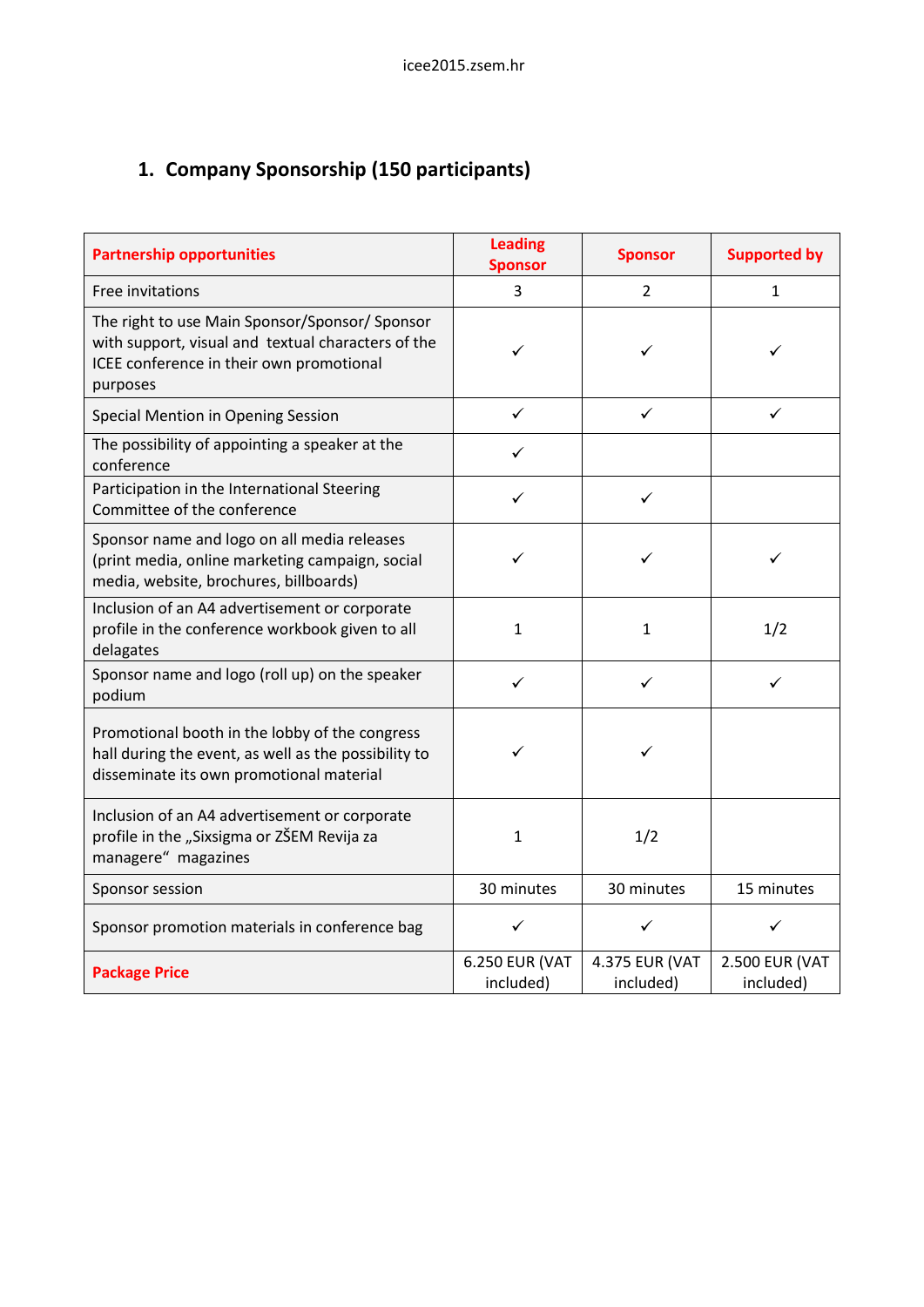## **2. Media Sponsors (150 participants)**

| <b>Partnership opportunities</b>                                                                                                                   | <b>Media Partner</b> | <b>Media Sponsor</b> |  |
|----------------------------------------------------------------------------------------------------------------------------------------------------|----------------------|----------------------|--|
| The right to use Media Partner/Media Sponsor,<br>visual and textual characters of the ICEE<br>conference in their own promotional purposes         |                      |                      |  |
| Sponsor name and logo on all media releases<br>(print media, online marketing campaign, social<br>media, website, brochures, billboards)           |                      |                      |  |
| Inclusion of an A4 advertisement or corporate<br>profile in the conference workbook given to all<br>delagates                                      | 1/2                  |                      |  |
| Sponsor name and logo (roll up) on the speaker<br>podium                                                                                           | ✓                    |                      |  |
| Promotional booth in the lobby of the congress<br>hall during the event, as well as the possibility to<br>disseminate its own promotional material |                      |                      |  |
| Exclusive Interview with the lecturer by<br>appointment                                                                                            | $\overline{2}$       | 1                    |  |
| Sponsor promotion materials in conference bag                                                                                                      | ✓                    | ✓                    |  |
| The possibility of media coverage the gala evening                                                                                                 |                      |                      |  |
| Short report after the conference (about speakers<br>and participants)                                                                             |                      |                      |  |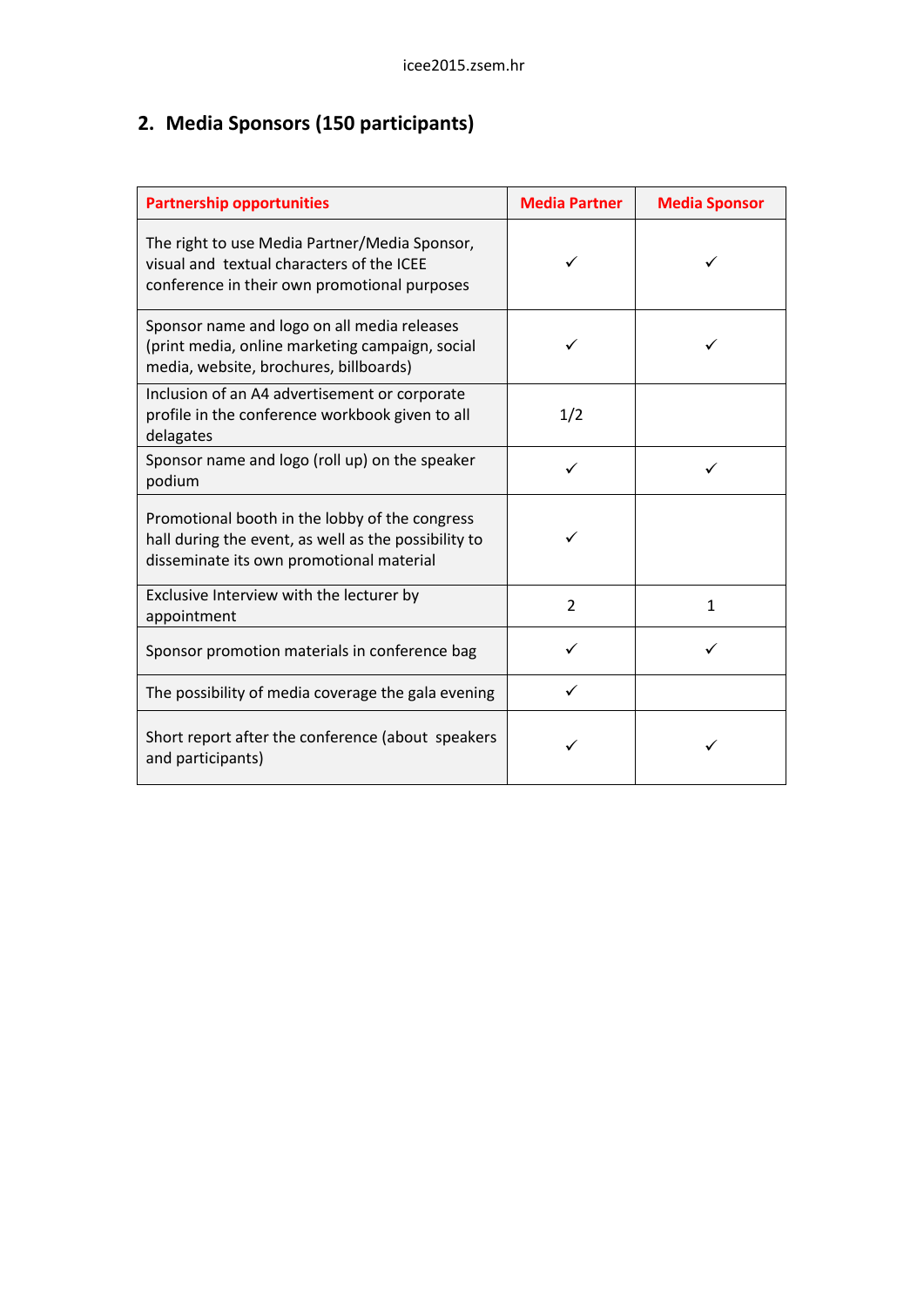## **3. Breakfast/Lunch/Coffee Breaks/Gala Dinner Sponsorship (150 participants)**

| <b>Partnership opportunities</b>                                                                                                                      | <b>Breakfast</b><br>$(3 \text{ days})$ | Lunch<br>$(3 \text{ days})$    | <b>Coffee</b><br><b>Breaks</b><br>$(3 \text{ days})$ | <b>Gala Dinner</b><br>(1 day)  | Welcome<br><b>Coctail drink</b><br>party (1 day) |
|-------------------------------------------------------------------------------------------------------------------------------------------------------|----------------------------------------|--------------------------------|------------------------------------------------------|--------------------------------|--------------------------------------------------|
| The right to name events Breakfast/Coffe<br>Breaks/Coctail drink party/Lunch / Gala Dinner<br>as your company                                         | ✓                                      | ✓                              |                                                      |                                | ✓                                                |
| Sponsor name and logo on all media releases<br>(print media, online marketing campaign,<br>social media, website, brochures, billboards)              |                                        | $\checkmark$                   |                                                      | ✓                              |                                                  |
| Company banner on the conference website<br>(http://icee2015.zsem.hr)                                                                                 | ✓                                      | $\checkmark$                   | ✓                                                    | ✓                              | $\checkmark$                                     |
| Sponsor name and logo (roll up) on the<br>speaker podium                                                                                              | ✓                                      | ✓                              | ✓                                                    | ✓                              | ✓                                                |
| Promotional booth in the lobby of the<br>congress hall during the event, as well as the<br>possibility to disseminate its own promotional<br>material |                                        | $\checkmark$                   |                                                      | ✓                              |                                                  |
| Special Mention in Opening Session                                                                                                                    | ✓                                      | $\checkmark$                   | ✓                                                    | ✓                              | ✓                                                |
| Sponsor promotion materials in conference<br>bag                                                                                                      |                                        |                                |                                                      | ✓                              |                                                  |
| Sponsor logo (roll-up) and promotional<br>materials of Gala Dinner Sponsor and Wine<br>Sponsor in the restaurant                                      |                                        |                                |                                                      | $\checkmark$                   |                                                  |
| <b>Package Price</b>                                                                                                                                  | 1.500 EUR<br>(VAT<br>included)         | 6.600 EUR<br>(VAT<br>included) | 1.500 EUR<br>(VAT<br>included)                       | 3.800 EUR<br>(VAT<br>included) | 1.000 EUR<br>(VAT<br>included)                   |

For the additional information (conditions, prices etc.) feel free to contact us via email [lana.mazuranic@zsem.hr](mailto:lana.mazuranic@zsem.hr)